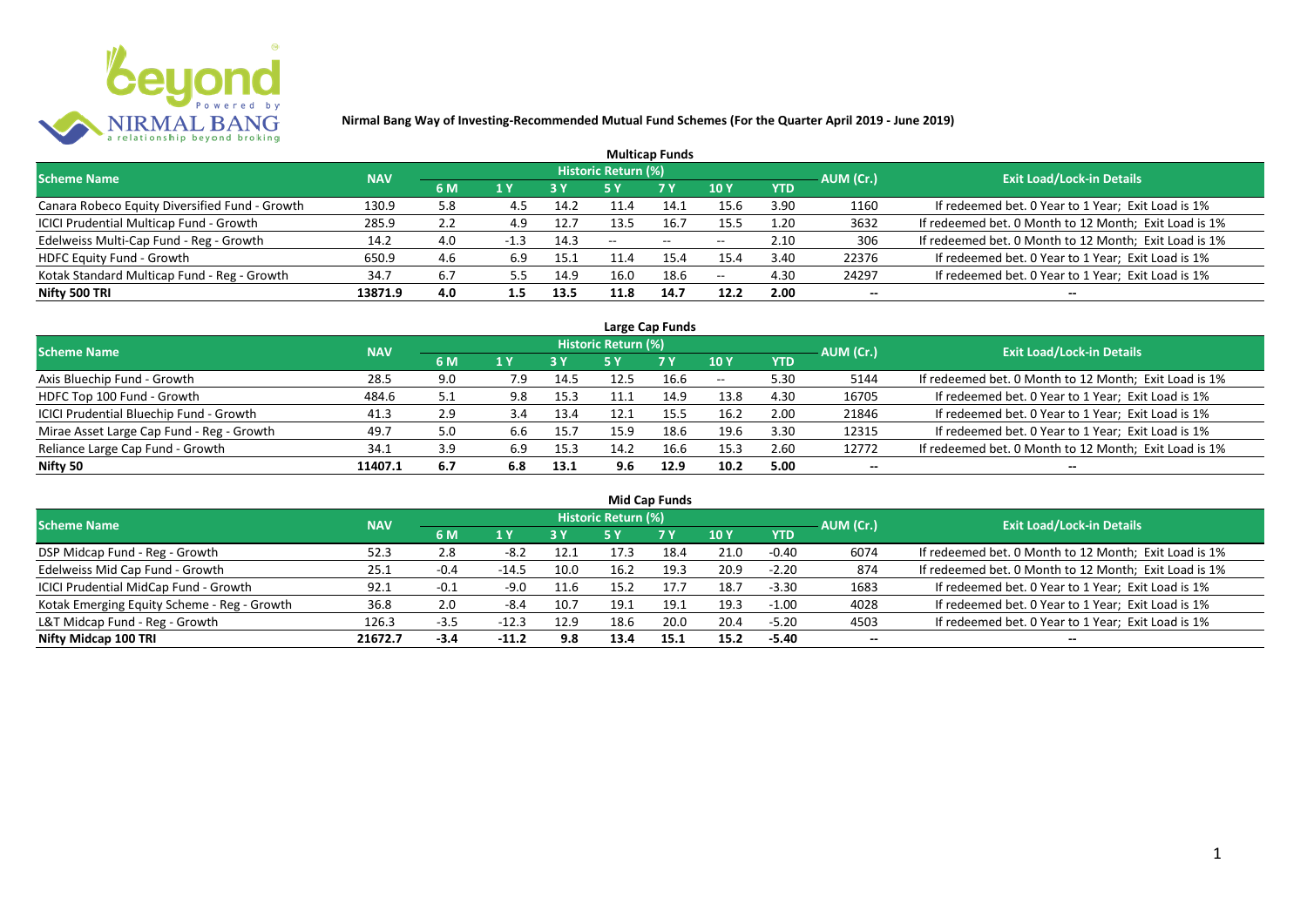

|                                           |            |      |      |      |                            | Large & Midcap |      |            |           |                                                    |
|-------------------------------------------|------------|------|------|------|----------------------------|----------------|------|------------|-----------|----------------------------------------------------|
| <b>Scheme Name</b>                        | <b>NAV</b> |      |      |      | <b>Historic Return (%)</b> |                |      |            | AUM (Cr.) | <b>Exit Load/Lock-in Details</b>                   |
|                                           |            | 6 M  |      |      |                            | <b>7 Y</b>     | 10 Y | <b>YTD</b> |           |                                                    |
| Canara Robeco Emerging Equities - Growth  | 91.1       | 4.2  | -3.1 | 14.7 | 21.3                       | 22.4           | 24.2 | 2.30       | 4675      | If redeemed bet. 0 Year to 1 Year; Exit Load is 1% |
| IDFC Core Equity Fund - Reg - Growth      | 43.1       | -0.1 | -4.7 | 11.9 | 11.2                       | 13.7           | 12.2 | $-2.40$    | 2954      | If redeemed bet. 0 Day to 365 Day; Exit Load is 1% |
| Principal Emerging Bluechip Fund - Growth | 100.4      | 0.8  | -8.5 | 13.5 | 18.4                       | 21.3           | 20.8 | $-0.70$    | 2190      | If redeemed bet. 0 Year to 1 Year; Exit Load is 1% |
| NIFTY Large Midcap 250 TRI                | 6961.9     |      |      | 13.5 | 13.9                       | 16.4           | 14.5 | $-0.50$    | --        | $- -$                                              |

|                                                |            |        |         |      |                     | <b>Focused Funds</b> |       |            |                  |                                                       |
|------------------------------------------------|------------|--------|---------|------|---------------------|----------------------|-------|------------|------------------|-------------------------------------------------------|
| <b>Scheme Name</b>                             | <b>NAV</b> |        |         |      | Historic Return (%) |                      |       |            | <b>AUM</b> (Cr.) | <b>Exit Load/Lock-in Details</b>                      |
|                                                |            | 6 M    | 1 V     |      |                     | 7 Y                  | 10Y   | <b>YTD</b> |                  |                                                       |
| Axis Focused 25 Fund - Growth                  | 27.1       |        |         | 15.2 | 15.1                | $\sim$               | $- -$ | 0.90       | 7584             | If redeemed bet. 0 Month to 12 Month; Exit Load is 1% |
| <b>IDFC Focused Equity Fund - Reg - Growth</b> | 35.3       | $-0.6$ | $-11.4$ | 11.8 | 8.8                 | 11.4                 | 10.6  | 0.00       | 1632             | If redeemed bet. 0 Days to 365 Days; Exit Load is 1%  |
| SBI Focused Equity Fund - Growth               | 140.0      | 9.7    | 2.6     | 13.8 | 17.6                | 17.6                 | 20.9  | 5.90       | 4234             | If redeemed bet. 0 Year to 1 Year; Exit Load is 1%    |
| <b>S&amp;P BSE 500</b>                         | 14767.2    | 3.6    |         | 12.1 | 10.5                | 13.1                 | 11.1  | 1.60       | --               | --                                                    |

| <b>Small Cap Funds</b>                         |            |        |         |                     |      |           |            |            |           |                                                    |  |  |  |
|------------------------------------------------|------------|--------|---------|---------------------|------|-----------|------------|------------|-----------|----------------------------------------------------|--|--|--|
| <b>Scheme Name</b>                             | <b>NAV</b> |        |         | Historic Return (%) |      |           |            |            | AUM (Cr.) | <b>Exit Load/Lock-in Details</b>                   |  |  |  |
|                                                |            | 6 M    | 1 Y     |                     | 5 Y  | <b>7Y</b> | 10Y        | <b>YTD</b> |           |                                                    |  |  |  |
| Franklin India Smaller Companies Fund - Growth | 51.6       | $-0.3$ | $-14.8$ | 8.0                 | 16.8 | 21.8      | 21.7       | $-1.60$    | 7403      | If redeemed bet. 0 Year to 1 Year; Exit Load is 1% |  |  |  |
| HDFC Small Cap Fund - Growth                   | 41.3       | $-1.5$ | $-10.6$ | 15.8                | 16.3 | 18.5      | 18.4       | $-3.00$    | 7660      | If redeemed bet. 0 Year to 1 Year; Exit Load is 1% |  |  |  |
| L&T Emerging Businesses Fund - Reg - Growth    | 23.1       | -5.1   | $-17.2$ | 15.5                | 17.8 | $\sim$    | $- -$      | $-7.00$    | 5989      | If redeemed bet. 0 Year to 1 Year; Exit Load is 1% |  |  |  |
| Reliance Small Cap Fund - Growth               | 38.4       | $-3.3$ | $-14.6$ | 13.9                | 20.7 | 23.7      | $\sim$ $-$ | $-3.40$    | 8050      | If redeemed bet. 0 Year to 1 Year; Exit Load is 1% |  |  |  |
| SBI Small Cap Fund - Growth                    | 49.5       | 0.4    | $-14.2$ | 14.4                | 25.0 | 25.3      | $- -$      | $-1.80$    | 1992      | If redeemed bet. 0 Year to 1 Year; Exit Load is 1% |  |  |  |
| Nifty Smallcap 100 TRI                         | 7462.3     | $-1.6$ | $-22.6$ | 6.2                 | 8.7  | 11.1      | 12.2       | -4.70      | $- -$     | --                                                 |  |  |  |

#### **ELSS Schemes (Tax Saving u/s 80-C)**

| <b>Scheme Name</b>                            | <b>NAV</b> |     |        | <b>Historic Return (%)</b> |      |           |                 |            | AUM (Cr.)                | <b>Exit Load/Lock-in Details</b> |
|-----------------------------------------------|------------|-----|--------|----------------------------|------|-----------|-----------------|------------|--------------------------|----------------------------------|
|                                               |            | 6 M | 1 Y    |                            | 5 Y  | <b>7Y</b> | 10 <sub>Y</sub> | <b>YTD</b> |                          |                                  |
| Aditya Birla Sun Life Tax Relief 96 - Growth  | 30.3       | 1.1 | $-4.4$ | 11.7                       | 16.1 | 18.3      | 16.4            | $-1.90$    | 8685                     | Nil                              |
| Axis Long Term Equity Fund - Growth           | 43.5       | 5.0 | 1.0    | 12.9                       | 16.4 | 20.1      | $- -$           | 1.40       | 19109                    | Nil                              |
| IDFC Tax Advantage (ELSS) Fund - Reg - Growth | 54.3       | 1.6 | $-7.9$ | 12.4                       | 14.6 | 17.7      | 16.5            | 0.50       | 1996                     | Nil                              |
| Invesco India Tax Plan - Growth               | 49.0       | 2.2 |        | 12.0                       | 14.8 | 17.3      | 18.1            | 0.10       | 839                      | Nil                              |
| Mirae Asset Tax Saver Fund - Reg - Growth     | 17.1       | 4.2 | 4.6    | 19.0                       | $-$  | $--$      | $- -$           | 2.30       | 1949                     | Nil                              |
| <b>S&amp;P BSE 200 TRI</b>                    | 5639.1     | 4.5 | 3.6    | 13.9                       | 11.9 | 14.9      | 12.6            | 2.40       | $\overline{\phantom{a}}$ | $- -$                            |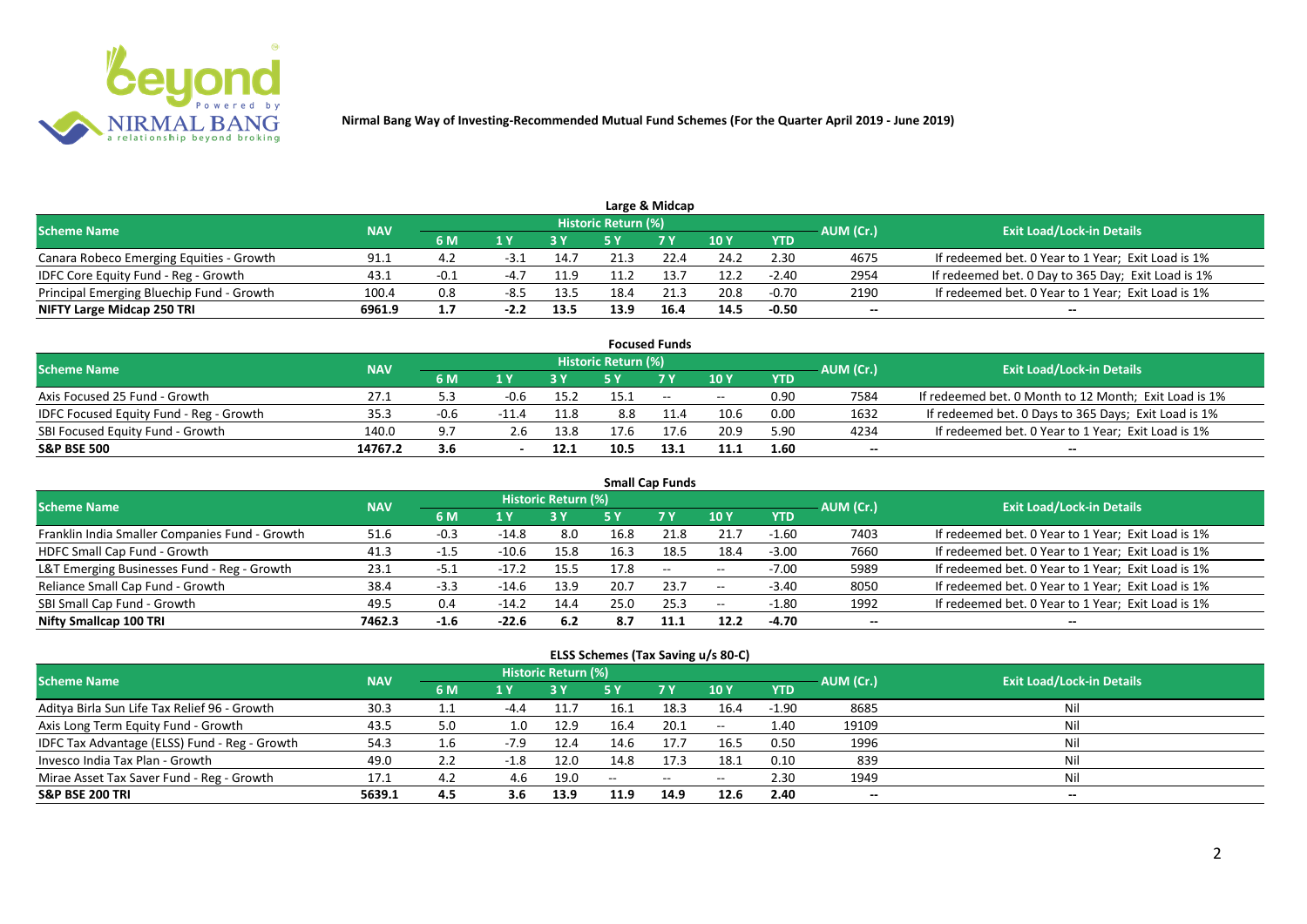

| <b>Contra/Value Fund</b>                  |            |     |      |                     |      |            |                 |            |           |                                                       |  |  |  |
|-------------------------------------------|------------|-----|------|---------------------|------|------------|-----------------|------------|-----------|-------------------------------------------------------|--|--|--|
| <b>Scheme Name</b>                        | <b>NAV</b> |     |      | Historic Return (%) |      |            |                 |            | AUM (Cr.) | <b>Exit Load/Lock-in Details</b>                      |  |  |  |
|                                           |            | 6 M | 1 Y  |                     |      | <b>7 Y</b> | 10 <sub>Y</sub> | <b>YTD</b> |           |                                                       |  |  |  |
| Kotak India EQ Contra Fund - Reg - Growth | 51.6       |     | 3.6  | 15.2                |      | 15.C       | 14.9            | 3.20       | 811       | If redeemed bet. 0 Year to 1 Year; Exit Load is 1%    |  |  |  |
| Tata Equity P/E Fund - Reg - Growth       | 129.7      |     | -7.5 | 15.3                | 15.9 | 17.6       | 17.6            | $-1.00$    | 5464      | If redeemed bet. 0 Month to 12 Month; Exit Load is 1% |  |  |  |
| UTI Value Opportunities Fund - Growth     | 59.1       |     |      | 9.7                 | 8.9  |            | 14.1            | 1.20       | 4551      | If redeemed bet. 0 Year to 1 Year; Exit Load is 1%    |  |  |  |
| Nifty 500 TRI                             | 13871.9    | 4.0 |      | 13.5                |      | 14.7       | 12.2            | 2.00       | $- -$     | $- -$                                                 |  |  |  |

| Sector/Thematic                                                           |            |        |      |                            |      |           |                          |            |           |                                                    |  |  |  |
|---------------------------------------------------------------------------|------------|--------|------|----------------------------|------|-----------|--------------------------|------------|-----------|----------------------------------------------------|--|--|--|
| <b>Scheme Name</b>                                                        | <b>NAV</b> |        |      | <b>Historic Return (%)</b> |      |           |                          |            | AUM (Cr.) | <b>Exit Load/Lock-in Details</b>                   |  |  |  |
|                                                                           |            | 6 M    | 1 Y  | <b>3 Y</b>                 | 5 Y  | <b>7Y</b> | <b>10Y</b>               | <b>YTD</b> |           |                                                    |  |  |  |
| Canara Robeco Consumer Trends Fund - Reg - Growth                         | 37.8       | 4.6    | 0.5  | 14.9                       | 15.8 | 17.5      | $\sim$ $\sim$            | 0.50       | 327       | If redeemed bet. 0 Year to 1 Year; Exit Load is 1% |  |  |  |
| Mirae Asset Great Consumer Fund - Growth                                  | 33.4       | 2.1    | 0.1  | 16.5                       | 15.7 | 17.5      | $\overline{\phantom{a}}$ | $-2.50$    | 742       | If redeemed bet. 0 Year to 1 Year; Exit Load is 1% |  |  |  |
| <b>ICICI Prudential Technology Fund - Growth</b>                          | 58.2       | 2.6    | 10.2 | 12.0                       | 14.3 | 18.3      | 22.4                     | 2.70       | 476       | If redeemed bet. 0 Day to 15 Day; Exit Load is 1%  |  |  |  |
| Reliance Pharma Fund - Growth                                             | 140.9      | $-8.0$ |      | 1.8                        | 10.4 | 14.0      | 20.8                     | $-5.80$    | 2711      | If redeemed bet. 0 Year to 1 Year; Exit Load is 1% |  |  |  |
| ICICI Prudential Banking and Financial Services Fund -<br>Retail - Growth | 64.4       | 10.5   | 7.9  | 21.7                       | 18.2 | 22.3      | 21.1                     | 5.80       | 3068      | If redeemed bet. 0 Day to 15 Day; Exit Load is 1%  |  |  |  |
| Reliance Banking Fund - Growth                                            | 276.3      | 7.9    | 3.6  | 18.5                       | 14.8 | 18.3      | 19.0                     | 4.30       | 2991      | If redeemed bet. 0 Year to 1 Year; Exit Load is 1% |  |  |  |
| Nifty 500 TRI                                                             | 13871.9    | 4.0    | 1.5  | 13.5                       | 11.8 | 14.7      | 12.2                     | 2.00       | $- -$     | $\overline{\phantom{a}}$                           |  |  |  |

| <b>Dynamic Asset Allocation Funds</b>            |            |     |     |                                                           |      |       |       |      |       |                                                         |  |  |  |
|--------------------------------------------------|------------|-----|-----|-----------------------------------------------------------|------|-------|-------|------|-------|---------------------------------------------------------|--|--|--|
| <b>Scheme Name</b>                               | <b>NAV</b> |     |     | <b>Historic Return (%)</b>                                |      |       |       |      |       | <b>Exit Load/Lock-in Details</b>                        |  |  |  |
|                                                  |            | 6 M | 1 Y | AUM (Cr.)<br><b>7Y</b><br><b>10Y</b><br><b>YTD</b><br>5 Y |      |       |       |      |       |                                                         |  |  |  |
| ICICI Prudential Balanced Advantage Fund - Reg - |            |     |     |                                                           |      |       |       |      |       |                                                         |  |  |  |
| Growth                                           | 35.2       | 4.6 | 5.3 | 10.2                                                      | 10.9 | 13.7  | 14.0  | 2.40 | 29034 | If redeemed bet. 0 Year to 1 Year; Exit Load is 1%      |  |  |  |
| Invesco India Dynamic Equity Fund - Growth       | 28.7       | 5.4 |     | 10.7                                                      | 10.7 | 14.1  | 14.1  | 3.90 | 1007  | If redeemed bet. 0 Month to 3 Month; Exit Load is 0.25% |  |  |  |
| SBI Dynamic Asset Allocation Fund - Reg - Growth | 13.2       | 1.3 |     | 8.5                                                       | $-$  | $- -$ | $- -$ | 1.00 | 649   | If redeemed bet. 0 Month to 12 Month; Exit Load is 1%   |  |  |  |
| NIFTY 50 Hybrid Composite Debt 65:35 Index       | 9792.9     | 6.6 | 8.7 | 12.1                                                      | 10.3 | 12.4  | 11.6  | 4.40 | --    | $- -$                                                   |  |  |  |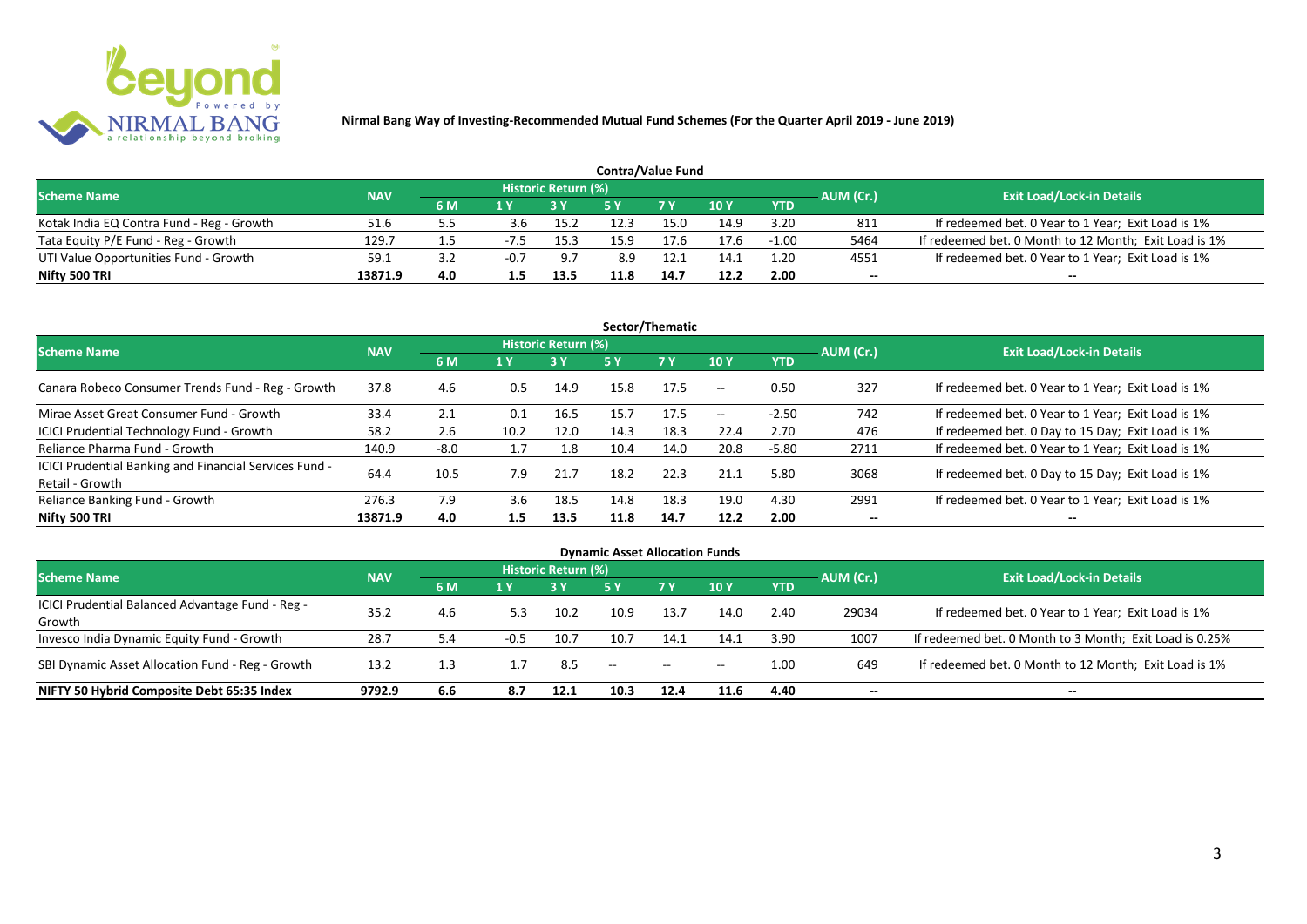

| <b>Hybrid Aggressive</b>                        |            |        |        |                     |      |           |             |            |                          |                                                       |  |  |
|-------------------------------------------------|------------|--------|--------|---------------------|------|-----------|-------------|------------|--------------------------|-------------------------------------------------------|--|--|
| <b>Scheme Name</b>                              | <b>NAV</b> |        |        | Historic Return (%) |      |           |             |            | AUM (Cr.)                | <b>Exit Load/Lock-in Details</b>                      |  |  |
|                                                 |            | 6 M    | '1 Y   |                     | 5 Y  | <b>7Y</b> | <b>10 Y</b> | <b>YTD</b> |                          |                                                       |  |  |
| HDFC Hybrid Equity Fund - Growth                | 52.6       | 4.1    | 0.8    | 10.6                | 8.9  | 1.:       | 12.2        | 2.40       | 22384                    | If redeemed bet. 0 Year to 1 Year; Exit Load is 1%    |  |  |
| ICICI Prudential Equity & Debt Fund - Growth    | 131.5      | 2.6    | 4.2    | 12.6                | 13.3 | 15.9      | 16.0        | 2.70       | 26129                    | If redeemed bet. 0 Year to 1 Year; Exit Load is 1%    |  |  |
| Mirae Asset Hybrid - Equity Fund - Reg - Growth | 14.5       | 4.5    |        | 12.9                | $-$  | $\sim$    | $- -$       | 3.20       | 1843                     | If redeemed bet. 0 Year to 1 Year; Exit Load is 1%    |  |  |
| Reliance Equity Hybrid Fund - Growth            | 51.3       | $-2.4$ | $-6.2$ | -8.1                |      | 13.5      | 14.4        | $-2.90$    | 11872                    | If redeemed bet. 0 Month to 12 Month; Exit Load is 1% |  |  |
| Canara Robeco Equity Hybrid Fund - Growth       | 155.6      | 5.0    | 4.6    | 11.8                | 13.2 | 14.4      | 15.0        | 3.40       | 2124                     | If redeemed bet. 0 Year to 1 Year; Exit Load is 1%    |  |  |
| NIFTY 50 Hybrid Composite Debt 65:35 Index      | 9792.9     | 6.6    | 8.7    | 12.1                | 10.3 | 12.4      | 11.6        | 4.40       | $\overline{\phantom{a}}$ | $- -$                                                 |  |  |
|                                                 |            |        |        |                     |      |           |             |            |                          |                                                       |  |  |

| <b>Arbitrage Fund</b>                      |            |                  |    |                     |     |     |     |            |           |                                                         |  |  |  |
|--------------------------------------------|------------|------------------|----|---------------------|-----|-----|-----|------------|-----------|---------------------------------------------------------|--|--|--|
| <b>Scheme Name</b>                         | <b>NAV</b> |                  |    | Historic Return (%) |     |     |     |            | AUM (Cr.) | <b>Exit Load/Lock-in Details</b>                        |  |  |  |
|                                            |            | $4\,$ M $\prime$ | 3M | 6 M                 |     | 2V  |     | <b>YTD</b> |           |                                                         |  |  |  |
| IDFC Arbitrage Fund - Reg - Growth         | 23.5       |                  |    | 6.4                 |     |     | 6.2 | 6.90       | 3626      | If redeemed bet. 0 Month to 1 Month; Exit Load is 0.25% |  |  |  |
| Kotak Equity Arbitrage Fund - Reg - Growth | 26.7       | 9.2              |    | 6.3                 | 6.6 | 6.3 | 6.3 | 6.70       | 12574     | If redeemed bet. 0 Day to 30 Day; Exit Load is 0.25%    |  |  |  |
| Reliance Arbitrage Fund - Growth           | 19.1       | 10.3             |    | 6.3                 | 6.8 | b.5 | 6.4 | 6.90       | 8276      | If redeemed bet. 0 Month to 1 Month; Exit Load is 0.25% |  |  |  |

|                                          |            |     |                          |                     |       | <b>Equity Saver</b>      |            |            |           |                                                       |
|------------------------------------------|------------|-----|--------------------------|---------------------|-------|--------------------------|------------|------------|-----------|-------------------------------------------------------|
| <b>Scheme Name</b>                       | <b>NAV</b> |     |                          | Historic Return (%) |       |                          |            |            | AUM (Cr.) | <b>Exit Load/Lock-in Details</b>                      |
|                                          |            | 6 M | 1 V                      |                     |       | 7 Y                      | <b>10Y</b> | <b>YTD</b> |           |                                                       |
| Axis Equity Saver Fund - Reg - Growth    | 12.8       | 5.0 | 6.0                      | 8.3                 | $- -$ | $\overline{\phantom{a}}$ | $- -$      | 3.30       | 757       | If redeemed bet. 0 Month to 12 Month; Exit Load is 1% |
| <b>HDFC Equity Savings Fund - Growth</b> | 36.4       | 2.9 |                          | 10.9                | 8.6   | ດາ                       | 9.8        | 2.50       | 5758      | If redeemed bet. 0 Year to 1 Year; Exit Load is 1%    |
| Kotak Equity Savings Fund - Reg - Growth | 14.2       | 3.6 | 5.2                      | 8.3                 | $- -$ | $  \,$                   | $- -$      | 2.10       | 2193      | If redeemed bet. 0 Year to 1 Year; Exit Load is 1%    |
| CRISIL Hybrid 50+50 - Moderate Index*    | $- -$      |     | $\overline{\phantom{a}}$ | $- -$               | $- -$ | $\overline{\phantom{a}}$ | --         | $- -$      | $- -$     | $- -$                                                 |

| <b>Liquid Funds</b>                            |            |           |     |                            |        |           |            |                 |           |                                  |  |  |  |
|------------------------------------------------|------------|-----------|-----|----------------------------|--------|-----------|------------|-----------------|-----------|----------------------------------|--|--|--|
| <b>Scheme Name</b>                             | <b>NAV</b> |           |     | <b>Historic Return (%)</b> |        |           | <b>YTM</b> | Avg             | AUM (Cr.) | <b>Exit Load/Lock-in Details</b> |  |  |  |
|                                                |            | <b>1W</b> | 2W  | 1 M                        | 3 M    | <b>1Y</b> |            | <b>Maturity</b> |           |                                  |  |  |  |
| Axis Liquid Fund - Growth                      | 2084.0     | 7.3       |     | 7.0                        | 7.4    | 7.6       | 6.9        | 0.11            | 30460     | Nil                              |  |  |  |
| Franklin India Liquid Fund - Super IP - Growth | 2814.3     | 7.6       | 7.5 | 7.3                        | 7.5    |           | 7.4        | 0.09            | 9643      | Nil                              |  |  |  |
| Kotak Liquid Scheme - Reg - Growth             | 3806.4     |           |     | 6.9                        |        | 7.4       | 6.8        | 0.10            | 27577     | Nil                              |  |  |  |
| Reliance Liquid Fund - Growth                  | 4581.2     | 7.6       | 7.4 |                            | 7.4    | 7.b       | 7.3        | 0.13            | 34422     | Nil                              |  |  |  |
| UTI Liquid Cash Plan - Reg - Growth            | 3077.8     | 7.3       |     | 7.0                        | 7.4    | 7.6       | 7.0        | 0.12            | 36731     | Nil                              |  |  |  |
| <b>CRISIL Liquid Fund Index</b>                | $- -$      | 8.2       | 8.4 | 7.2                        | $\sim$ | $-$       | $- -$      | $- -$           | $- -$     | $\sim$                           |  |  |  |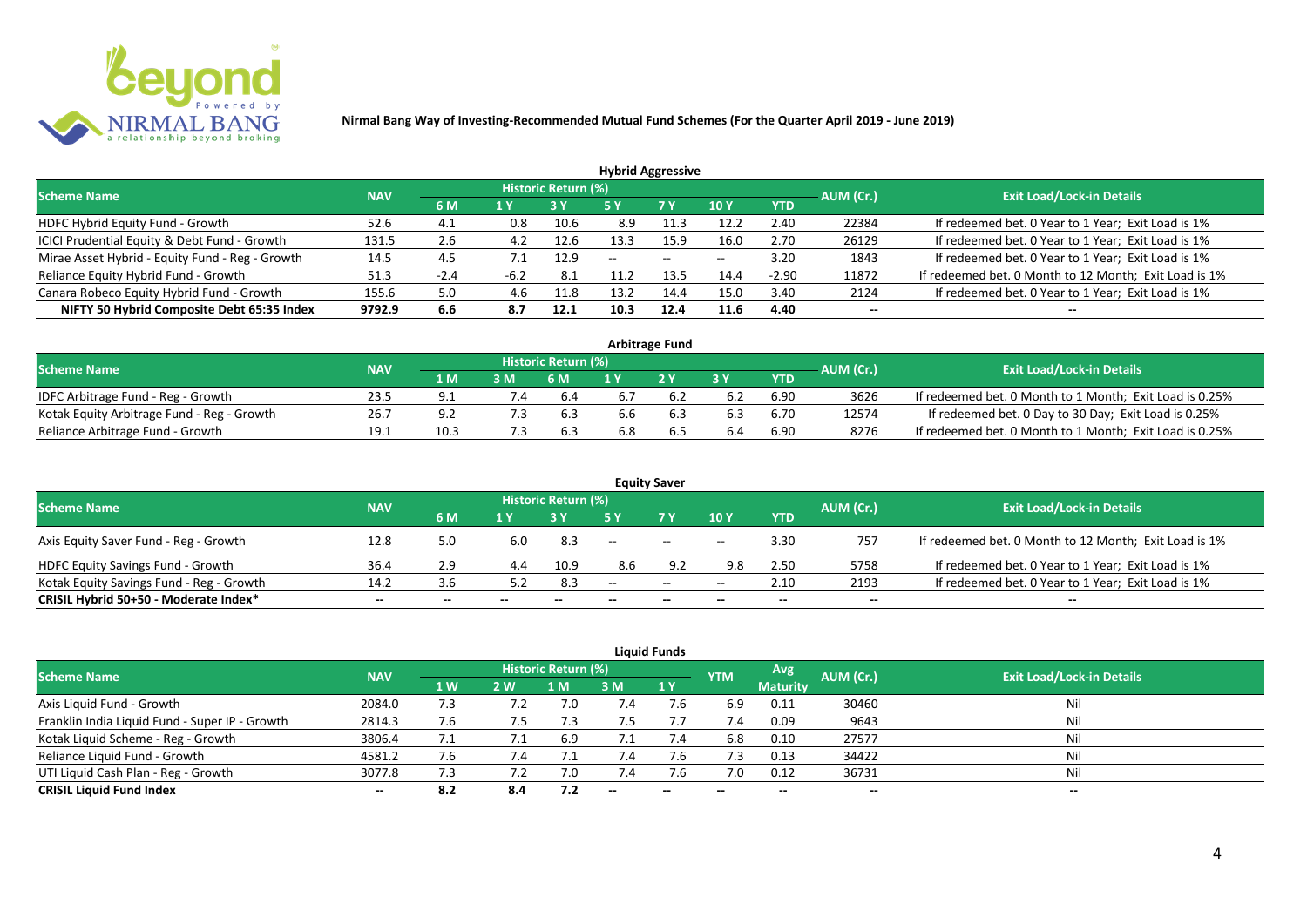

|                                                   |            |     |     |                            |       | Ultra Short Fund  |                          |                 |                          |                                  |
|---------------------------------------------------|------------|-----|-----|----------------------------|-------|-------------------|--------------------------|-----------------|--------------------------|----------------------------------|
| <b>Scheme Name</b>                                | <b>NAV</b> |     |     | <b>Historic Return (%)</b> |       |                   | <b>YTM</b>               | Avg             | AUM (Cr.)                | <b>Exit Load/Lock-in Details</b> |
|                                                   |            | 1 M | 3M  | 6 M                        |       | 3Y                |                          | <b>Maturity</b> |                          |                                  |
| Aditya Birla Sun Life Savings Fund - Reg - Growth | 372.7      | 7.7 | 8.5 | 9.0                        | 8.6   | 7.9               | 8.4                      | 0.55            | 15387                    | Nil                              |
| HDFC Ultra Short Term Fund - Reg - Growth         | 10.6       | 6.9 | 8.3 | 8.5                        | $-$   | $- -$             |                          | 0.44            | 5812                     | Nil                              |
| IDFC Ultra Short Term Fund - Reg - Growth         | 10.7       | 6./ | 8.3 | 8.6                        | $- -$ | $\hspace{0.05cm}$ | 7.6                      | 0.38            | 1986                     | Nil                              |
| Kotak Savings Fund - Reg - Growth                 | 30.2       | 6.9 | 8.0 | 8.4                        | 8.1   | 7.4               | 7.9                      | 0.44            | 12689                    | Nil                              |
| SBI Magnum Ultra Short Duration Fund - Growth     | 4182.7     | 6.9 | 7.9 | 8.4                        | 8.4   | 7.4               |                          | 0.40            | 8143                     | Nil                              |
| <b>NIFTY Ultra Short Duration Debt Index</b>      | 3819.6     | 7.1 | 7.7 | 8.4                        | 8.4   | 7.6               | $\overline{\phantom{a}}$ | $- -$           | $\overline{\phantom{a}}$ | $\overline{\phantom{a}}$         |

|                                                            |            |     |                          |                     | <b>Money Market Fund</b> |           |            |                 |                          |                                  |
|------------------------------------------------------------|------------|-----|--------------------------|---------------------|--------------------------|-----------|------------|-----------------|--------------------------|----------------------------------|
| <b>Scheme Name</b>                                         | <b>NAV</b> |     |                          | Historic Return (%) |                          |           | <b>YTM</b> | <b>Avg</b>      | AUM (Cr.)                | <b>Exit Load/Lock-in Details</b> |
|                                                            |            | 1 M | 3M                       | 6 M                 | 1 Y                      | <b>3Y</b> |            | <b>Maturity</b> |                          |                                  |
| Aditya Birla Sun Life Money Manager Fund - Reg -<br>Growth | 252.7      | 7.5 | 8.2                      | 8.5                 | 8.4                      | 7.5       | 7.7        | 0.56            | 11363                    | Nil                              |
| ICICI Prudential Money Market Fund - Reg - Growth          | 261.2      | 7.3 | 8.0                      | 8.2                 | 8.1                      | 7.3       | 7.6        | 0.43            | 9271                     | Nil                              |
| Reliance Money Market Fund - Growth                        | 2850.0     | 7.4 | 8.2                      | 8.6                 | 8.5                      | 7.4       | 7.7        | 0.41            | 3952                     | Nil                              |
| UTI Money Market Fund - Reg - Growth                       | 2119.1     | 7.4 | 8.3                      | 8.4                 | 8.3                      |           | 7.8        | 0.50            | 4932                     | Nil                              |
| <b>CRISIL Liquid Fund Index</b>                            | $- -$      | 7.2 | $\overline{\phantom{a}}$ |                     |                          | --        |            | $- -$           | $\overline{\phantom{a}}$ | $\hspace{0.05cm} \cdots$         |

|                                                 |            |       |     |                            |     | <b>Short Term Fund</b> |            |                 |           |                                                      |
|-------------------------------------------------|------------|-------|-----|----------------------------|-----|------------------------|------------|-----------------|-----------|------------------------------------------------------|
| <b>Scheme Name</b>                              | <b>NAV</b> |       |     | <b>Historic Return (%)</b> |     |                        | <b>YTM</b> | <b>Avg</b>      | AUM (Cr.) | <b>Exit Load/Lock-in Details</b>                     |
|                                                 |            | 4 MZ  | 3M  | '6 M                       |     | 73 Y                   |            | <b>Maturity</b> |           |                                                      |
| Franklin India STIP - Growth                    | 4001.7     |       | 6.2 | 9.9                        | 9.3 | 8.9                    | 11.4       | 3.01            | 13260     | If redeemed bet. 0 Year to 1 Year; Exit Load is 0.5% |
| HDFC Short Term Debt Fund - Growth              | 20.8       | 5.8   | 8.5 | 8.9                        | 8.4 |                        | 8.2        | 1.58            | 7681      | Ni                                                   |
| IDFC Bond Fund - Short Term Plan - Reg - Growth | 38.3       | 6.2   | 8.9 | 9.8                        | 8.8 |                        | 8.0        | 2.03            | 6985      | Nil                                                  |
| Kotak Bond Short Term Plan - Reg - Growth       | 35.0       | ـ . ـ | 8.3 | 9.3                        |     |                        |            | 2.67            | 8703      | Nil                                                  |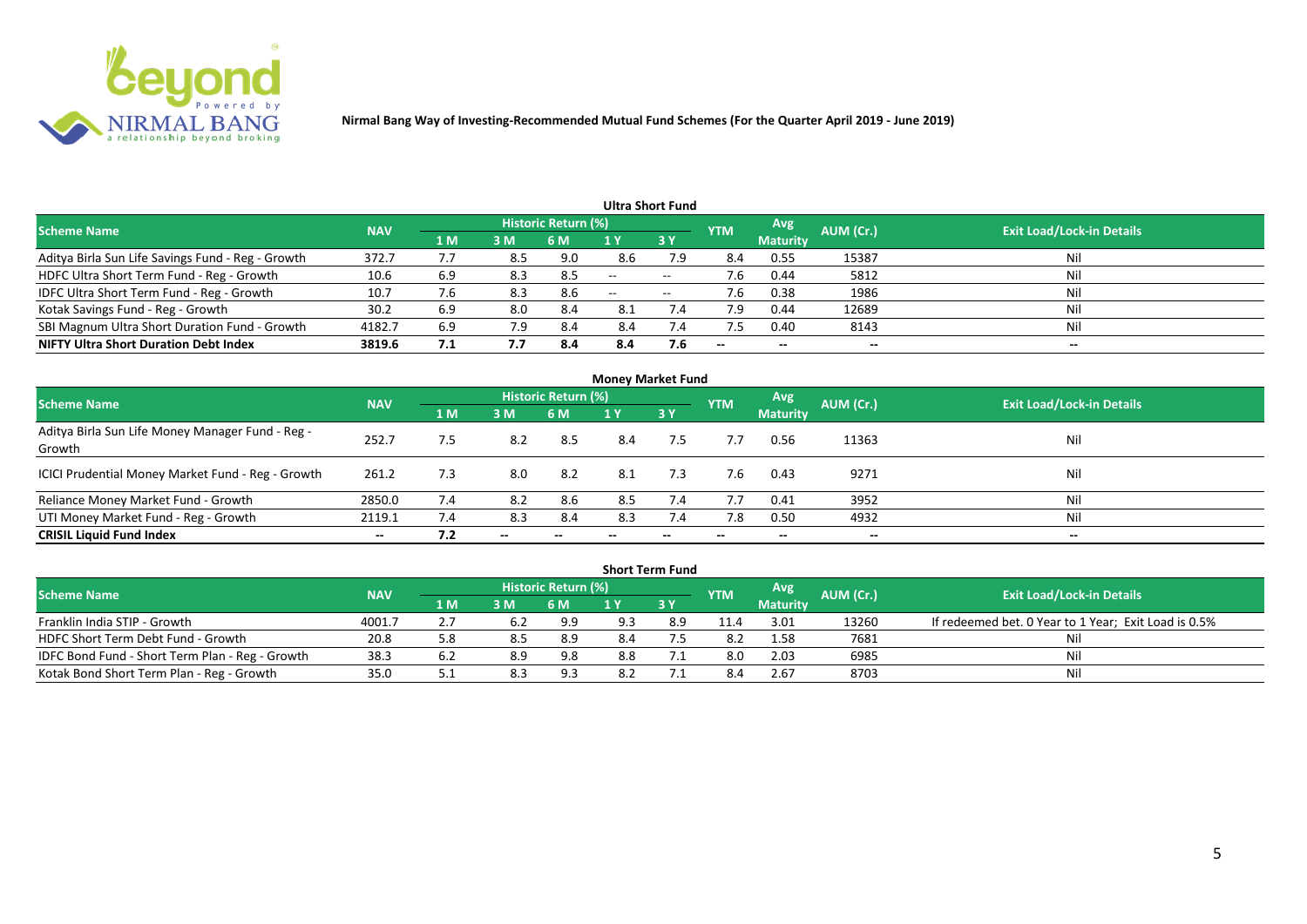

| <b>Low Duration Fund</b>                     |            |     |     |                     |     |           |            |                 |           |                                                          |  |  |  |  |
|----------------------------------------------|------------|-----|-----|---------------------|-----|-----------|------------|-----------------|-----------|----------------------------------------------------------|--|--|--|--|
| <b>Scheme Name</b>                           | <b>NAV</b> |     |     | Historic Return (%) |     |           | <b>YTM</b> | Avg             | AUM (Cr.) | <b>Exit Load/Lock-in Details</b>                         |  |  |  |  |
|                                              |            | 1 M | 3M  | <b>6 M</b>          |     | <b>3Y</b> |            | <b>Maturity</b> |           |                                                          |  |  |  |  |
| DSP Low Duration Fund - Reg - Growth         | 13.6       | ⊥.≾ |     |                     | 7.9 |           |            | 0.78            | 2886      | Nil                                                      |  |  |  |  |
| Franklin India Low Duration Fund - Growth    | 21.9       |     | 7.5 | 9.3                 | 9.0 | 8.8       | 10.5       | 1.13            | 7107      | If redeemed bet. 0 Months to 3 Months; Exit Load is 0.5% |  |  |  |  |
| <b>IDFC Low Duration Fund - Reg - Growth</b> | 26.7       |     | 8.3 | 8.5                 | 8.3 |           |            | 0.83            | 3386      | Nil                                                      |  |  |  |  |
| UTI Treasury Advantage Fund - Reg - Growth   | 2587.4     | 0.9 | 6.2 |                     | '.b |           | ാ          | 0.55            | 5220      | Nil                                                      |  |  |  |  |

# **Banking & PSU Bond Funds**

| <b>Scheme Name</b>                             | <b>NAV</b> |       |        | Historic Return (%) |                |     | <b>YTM</b> | Avg             | AUM (Cr.) | <b>Exit Load/Lock-in Details</b> |
|------------------------------------------------|------------|-------|--------|---------------------|----------------|-----|------------|-----------------|-----------|----------------------------------|
|                                                |            | 1 M / | 3 M    | 6 M                 | $\blacksquare$ |     |            | <b>Maturity</b> |           |                                  |
| HDFC Banking and PSU Debt Fund - Reg - Growth  | ⊥J.⊥       |       |        | 10.1                | 8.9            |     |            | 2.59            | 3001      |                                  |
| Kotak Banking and PSU Debt Fund - Reg - Growth | 42.5       |       |        | 9.8                 |                |     |            | 4.24            | 1432      |                                  |
| UTI Banking & PSU Debt Fund - Reg - Growth     | 14.1       | ٬ ۰   | $-18.$ | $-8.7$              | $-0.8$         | 4.8 |            | 1.82            | 200       |                                  |

#### **Corporate Bond Funds**

| <b>Scheme Name</b>                          | <b>NAV</b> |      |      | Historic Return (%) |     | <b>YTM</b> | Avg             | <b>AUM (Cr.)</b> | <b>Exit Load/Lock-in Details</b> |
|---------------------------------------------|------------|------|------|---------------------|-----|------------|-----------------|------------------|----------------------------------|
|                                             |            | 1 M' | 3 M  |                     | 3Y  |            | <b>Maturity</b> |                  |                                  |
| Franklin India Corporate Debt Fund - Growth | 66.2       | 8.2  |      | 10.2                | 6.4 | 9.9        | 4.22            | 909              | Nil                              |
| HDFC Corporate Bond Fund - Growth           | 20.9       | 6.9  | 10.2 | 10.4                |     | 8.3        | 3.43            | 12684            | Nil                              |
| Kotak Corporate Bond Fund - Std - Growth    | 2492.2     |      |      | 9.6                 | 3.U | 8.z        | 1.04            | 1637             | Nil                              |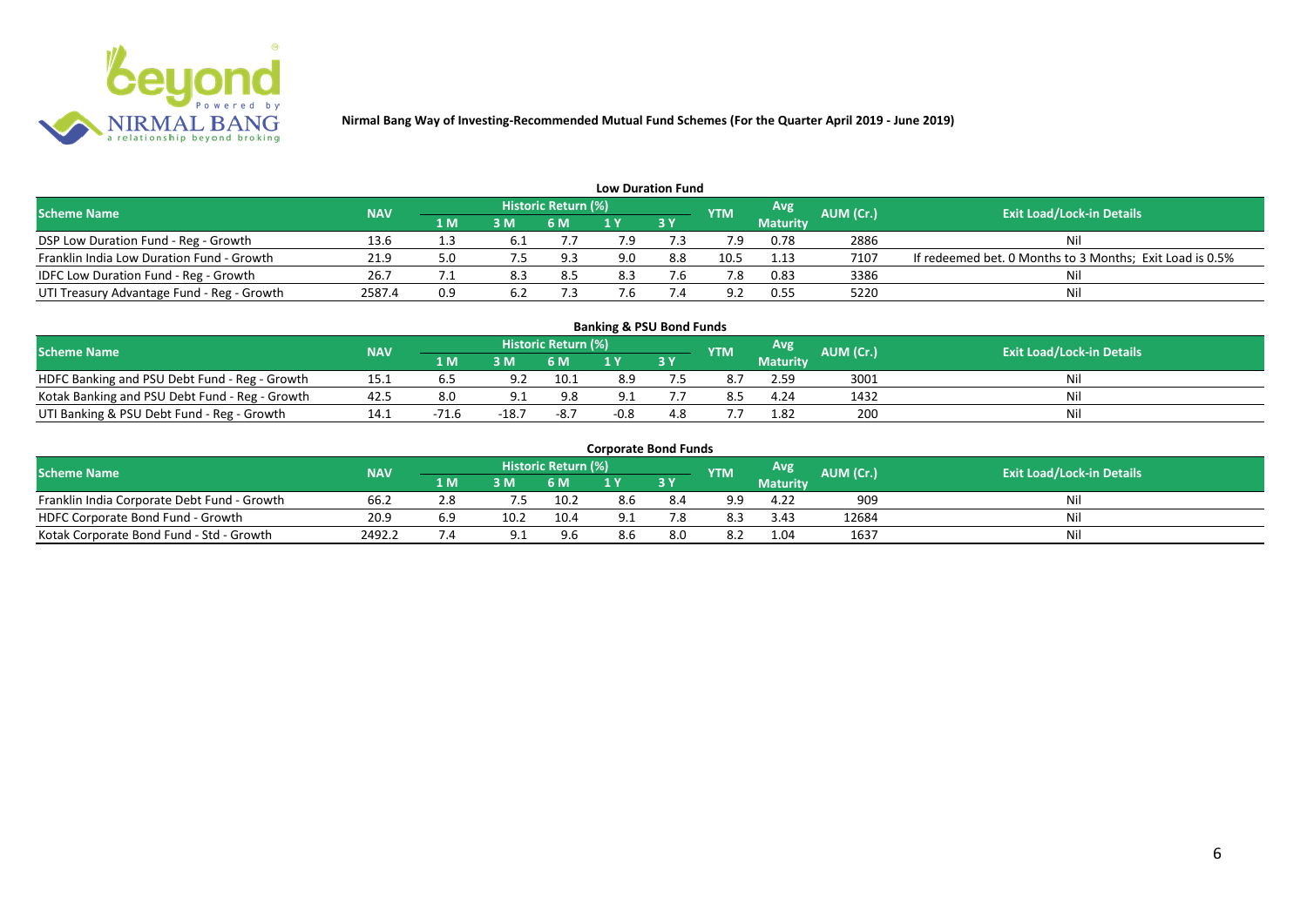

|                                           |            |         |               |                     |     | Credit Risk Funds |            |                 |           |                                                                       |
|-------------------------------------------|------------|---------|---------------|---------------------|-----|-------------------|------------|-----------------|-----------|-----------------------------------------------------------------------|
| <b>Scheme Name</b>                        | <b>NAV</b> |         |               | Historic Return (%) |     |                   | <b>YTM</b> | <b>Avg</b>      | AUM (Cr.) | <b>Exit Load/Lock-in Details</b>                                      |
|                                           |            | 1 M     | 3M            | 6 M                 |     | <b>3Y</b>         |            | <b>Maturity</b> |           |                                                                       |
|                                           |            |         |               |                     |     |                   |            |                 |           | If redeemed bet. 0 Month to 12 Month; Exit Load is 3%, If             |
| Franklin India Credit Risk Fund - Growth  | 19.5       | 2.3     | 4.8           | 8.8                 | 8.6 | 8.5               | 11.4       | 3.38            |           | 7229 redeemed bet. 12 Month to 24 Month; Exit Load is 2%, If redeemed |
|                                           |            |         |               |                     |     |                   |            |                 |           | bet. 24 Month to 36 Month; Exit Load is 1%                            |
| HDFC Credit Risk Debt Fund - Reg - Growth | 15.3       | 5.1     | 8.2           | 8.2                 | 7.4 | 7.3               | 9.9        | 2.53            | 15966     | If redeemed bet. 0 Month to 12 Month; Exit Load is 1%, If             |
|                                           |            |         |               |                     |     |                   |            |                 |           | redeemed bet. 12 Month to 18 Month; Exit Load is 0.5%                 |
| Reliance Credit Risk Fund - Growth        | 25.2       | $-26.9$ | $-4.6$        | 2.4                 | 4.7 | 6.5               | 11.5       | 1.98            | 9292      | If redeemed bet. 0 Month to 12 Month; Exit Load is 1%                 |
|                                           |            |         |               |                     |     |                   |            |                 |           | If redeemed bet. 0 Month to 12 Month; Exit Load is 3%, If             |
| SBI Credit Risk Fund - Growth             | 29.6       | $-10.0$ | $2.6^{\circ}$ | 5.9                 | 6.6 | 7.1               | 12.0       | 2.61            | 5407      | redeemed bet. 12 Month to 24 Month; Exit Load is 1.5%, If             |
|                                           |            |         |               |                     |     |                   |            |                 |           | redeemed bet. 24 Month to 36 Month; Exit Load is 0.75%                |

| <b>Dynamic Bond Fund</b>                               |            |     |       |                            |      |       |            |                 |           |                                                         |  |  |  |  |
|--------------------------------------------------------|------------|-----|-------|----------------------------|------|-------|------------|-----------------|-----------|---------------------------------------------------------|--|--|--|--|
| <b>Scheme Name</b>                                     | <b>NAV</b> |     |       | <b>Historic Return (%)</b> |      |       | <b>YTM</b> | Avg             | AUM (Cr.) | <b>Exit Load/Lock-in Details</b>                        |  |  |  |  |
|                                                        |            | 1 M | 3M    | 6 M                        |      | 73 Y  |            | <b>Maturity</b> |           |                                                         |  |  |  |  |
| Axis Dynamic Bond Fund - Growth                        | 19.0       | 8.5 | 10.2  | 10.4                       | 8.9  |       | 8.6        | 6.80            | 135       | Nil                                                     |  |  |  |  |
| <b>ICICI Prudential All Seasons Bond Fund - Growth</b> | 23.2       | 7.8 | 10.2  | 9.6                        | 8.0  | 8.5   | 8.7        | 4.74            | 2647      | If redeemed bet. 0 Month to 1 Month; Exit Load is 0.25% |  |  |  |  |
| IDFC D B F - Reg - Growth (Re-Launched)                | 22.4       | 9.4 |       | 10.0                       | 9.3  |       | 8.3        | 8.16            | 1919      | Nil                                                     |  |  |  |  |
| Kotak Dynamic Bond Fund - Reg - Growth                 | 24.4       | 7.4 |       |                            | 10.3 | 8.4   | 8.7        | 5.60            | 597       | Nil                                                     |  |  |  |  |
| CRISIL Corporate Bond Composite Index*                 | $- -$      | --  | $- -$ | --                         |      | $- -$ | $-$        | --              | --        | $- -$                                                   |  |  |  |  |

|                                                 |            |                                                 |      |      |      | <b>Gilt Funds</b> |     |                 |           |                                                     |
|-------------------------------------------------|------------|-------------------------------------------------|------|------|------|-------------------|-----|-----------------|-----------|-----------------------------------------------------|
| <b>Scheme Name</b>                              | <b>NAV</b> | Historic Return (%)<br><b>Avg</b><br><b>YTM</b> |      |      |      |                   |     |                 | AUM (Cr.) | <b>Exit Load/Lock-in Details</b>                    |
|                                                 |            | 1 M                                             | 3M   | 6 M  |      | $-3V$             |     | <b>Maturity</b> |           |                                                     |
| IDFC G Sec Fund - Invt Plan - Reg - Growth (Re- | 22.4       | 14.6                                            | 14.1 | 13.2 | 11.4 |                   | 8.2 | 9.38            | 422       | Nil                                                 |
| launched)                                       |            |                                                 |      |      |      |                   |     |                 |           |                                                     |
| Reliance Gilt Securities Fund - Growth          | 25.0       | 14.3                                            |      | 12.6 |      | 8.8               | 7.8 | 9.01            | 962       | If redeemed bet. 0 Day to 7 Day; Exit Load is 0.25% |
| UTI Gilt Fund - Growth                          | 41.2       | 10.2                                            |      | 10.8 | 8.6  | 8.8               |     | 5.42            | 475       | Nil                                                 |